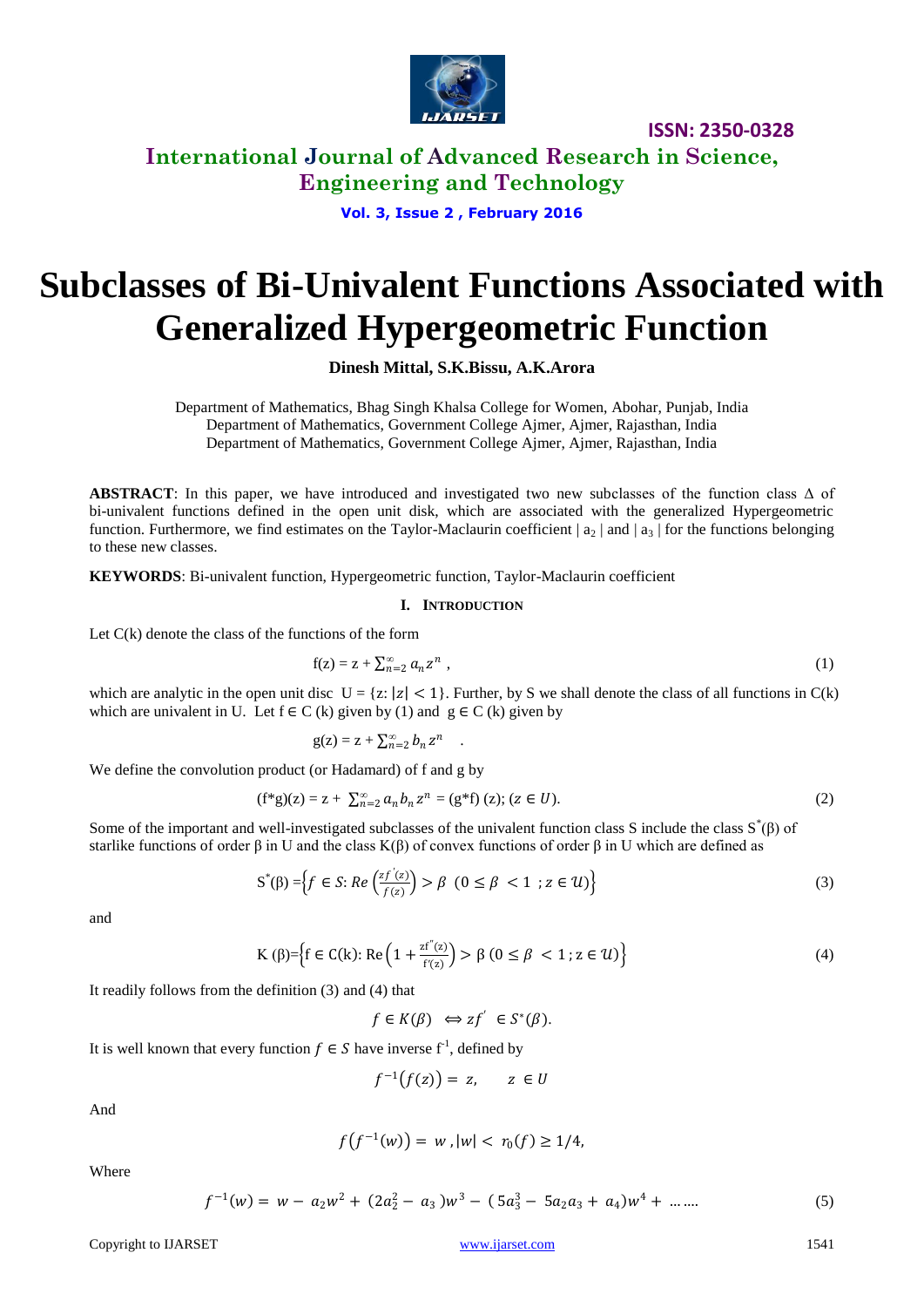

# **International Journal of Advanced Research in Science, Engineering and Technology**

#### **Vol. 3, Issue 2 , February 2016**

A function  $f \in C(k)$  is said to be bi-univalent in U if both f(z) and  $f^{-1}(z)$  are univalent in U. Let A denote the class of bi-univalent functions in U given by (1). For the complex parameters a, b and c with  $c \ne 0, -1, -2, ...$  … the generalized Hypergeometric function  ${}_{2}R_{1}(a, b, c, k; z)$  is defined as

$$
{}_{2}R_{1}(a,b,c,k;z) = \frac{\Gamma(c)}{\Gamma(b)} \sum_{n=0}^{\infty} \frac{(a)_{n} \Gamma(b+kn)z^{n}}{\Gamma(c+kn) (n)!} = 1 + \frac{\Gamma(c)}{\Gamma(b)} \sum_{n=0}^{\infty} \frac{(a)_{n-1} \Gamma(b+k(n-1))z^{n-1}}{\Gamma(c+k(n-1)) (n-1)!}
$$
(6)

Where Re ( c- 1-b) >0,  $|z|$  < 1 and (a)<sub>n</sub> is the Pochhammer symbol. By using generalized Hypergeometric function given by (6) we define a convolution operator  $\Theta(a, b, c; k)$  as follows:

$$
\Theta(a, b, c; k) f(z) = z \t_2 R_1(a, b, c, k; z) * f(z) = z + \sum_{n=2}^{\infty} Y_n a_n z^n \t (z \in U) \t (7)
$$

Where

$$
\Upsilon_n = \frac{\Gamma(c)(a)_{n-1} \Gamma(b+k(n-1))}{\Gamma(b) \Gamma(c+k(n-1))(n-1)!}
$$
\n(8)

**Definition 1:-** A function f(z) defined by (1) is said to be in the class  $M_A$  (a, b, c, k;  $\alpha$ ,  $\lambda$ ) if the following condition are satisfied:

$$
\left| arg \left( \frac{z \left( \Theta \left( a,b,c;k \right) f(z) \right)}{(1-\lambda)z + \lambda \Theta \left( a,b,c;k \right) f(z)} \right) \right| < \frac{a\pi}{2} \left( 0 < \alpha \le 1; 0 \le \lambda \le 1; z \in U \right) \tag{9}
$$

And

$$
\left| arg \left( \frac{w \left( \Theta \left( a,b,c;k \right)g(w) \right)}{(1-\lambda)w + \lambda \Theta \left( a,b,c;k \right)g(w)} \right) \right| < \frac{\alpha \pi}{2} \left( 0 < \alpha \le 1; 0 \le \lambda \le 1; w \in U \right) \tag{10}
$$

Where the function g is given by

$$
f^{-1}(w) = w - a_2 w^2 + (2a_2^2 - a_3)w^3 - (5a_3^3 - 5a_2 a_3 + a_4)w^4 + \dots \dots \tag{11}
$$

That is, the extension of  $f<sup>-1</sup>$  to U.

**Definition 2:-** A function f(z) defined by (1) is said to be in the class  $N_A$  (a, b, c, k;  $\beta$ ,  $\lambda$ ) if the following condition are satisfied:

$$
Re\left(\frac{z\left(\Theta\left(a,b,c;k\right)f(z)\right)^{'}}{(1-\lambda)z+\lambda\Theta\left(a,b,c;k\right)f(z)}\right) > \beta\left(0 \leq \beta < 1; 0 \leq \lambda \leq 1; z \in U\right) \tag{12}
$$

And

$$
Re\left(\frac{w\left(\Theta\left(a,b,c;k\right)g(w)\right)^{'}}{(1-\lambda)w+\lambda\Theta\left(a,b,c;k\right)g(w)}\right) > \beta\left(0 \leq \beta < 1; 0 \leq \lambda \leq 1; w \in U\right) \tag{13}
$$

Where the function g is given by (11)

In order to prove our main results, we shall need the following lemma

**Lemma 1:-** [2] if  $h \in P$ , then  $|c_k| \le 2$  for each k, where P is the family of all functions h, analytic in U, for which

$$
Re(h(z)) > 0 \quad (z \in U),
$$

where

.

$$
h(z) = 1 + c_1 z + c_2 z^2 + \dots \qquad (z \in U)
$$

#### **II Coefficient Estimate for the Function class M<sup>A</sup> (a, b, c, k; α, λ)**

**Theorem 1:-** Let the function f(z) defined by (1) be in the class  $M_A(a, b, c, k; \alpha, \lambda)$  for  $0 < \alpha \le 1; 0 \le \lambda \le 1$ , then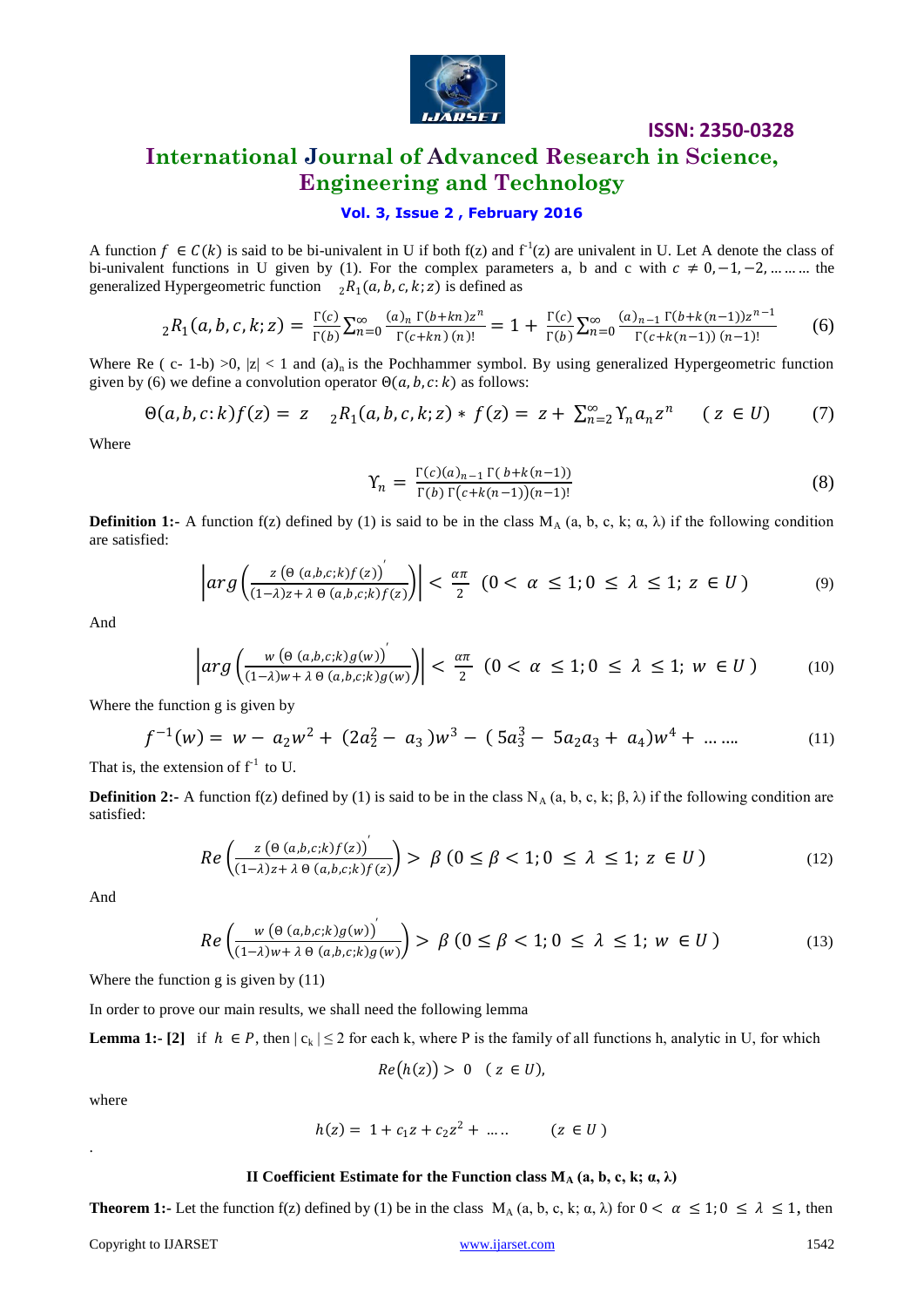

# **International Journal of Advanced Research in Science, Engineering and Technology**

### **Vol. 3, Issue 2 , February 2016**

$$
|a_2| \le \frac{2\alpha}{\sqrt{[2\alpha(\lambda^2 - 2\lambda) + (1 - \alpha)(2 - \lambda)^2] \gamma_2^2 + 2\alpha (3 - \lambda)\gamma_3}}
$$
(14)

and

$$
|a_3| \le \frac{2\alpha}{(3-\lambda)\gamma_3} \tag{15}
$$

Proof: it follows from (9) and (10) that

$$
\frac{z\left(\Theta\left(a,b,c;k\right)f(z)\right)^{'}}{(1-\lambda)z+\lambda\Theta\left(a,b,c;k\right)f(z)} = [p(z)]^{\alpha}
$$
\n(16)

And

$$
\frac{w\left(\Theta\left(a,b,c;k\right)g(w)\right)^{'}}{(1-\lambda)w+\lambda\Theta\left(a,b,c;k\right)g(w)} = [q(w)]^{\alpha}
$$
\n(17)

Where  $p(z)$  and  $q(w)$  have the following forms:

$$
p(z) = 1 + p_1 z + p_2 z^2 + \dots + \dots
$$
 (18)

And

$$
q(w) = 1 + q_1 w + q_2 w^2 + \dots + \dots
$$
 (19)

Respectively. Now, equating the coefficient in (16) and (17), we get

$$
(2 - \lambda)Y_2 a_2 = \alpha p_1
$$
 (20)

$$
(\lambda^2 - 2\lambda)Y_2^2 a_2^2 + (3 - \lambda)Y_3 a_3 = \frac{1}{2} [\alpha(\alpha - 1)p_1^2 + 2\alpha p_2]
$$
  
-(2 - \lambda)Y\_2 a\_2 = \alpha q\_1 (22)

$$
(\lambda)Y_2a_2 = \alpha q_1 \tag{22}
$$

And

$$
(\lambda^2 - 2\lambda)Y_2^2 a_2^2 + (3 - \lambda)Y_3 (2a_2^2 - a_3) = \frac{1}{2} [\alpha(\alpha - 1)q_1^2 + 2\alpha q_2]
$$
 (23)

From (20) and (22), we find that

$$
a_2 = \frac{\alpha p_1}{(2-\lambda)Y_2} = \frac{-\alpha q_1}{(2-\lambda)Y_2} \tag{24}
$$

Which implies

$$
p_1 = -q_1 \tag{25}
$$

Adding (21) and (23), we obtain

$$
[2(\lambda^2 - 2\lambda)Y_2^2 + 2(3 - \lambda)Y_3] a_2^2 = \frac{\alpha(\alpha - 1)}{2} (p_1^2 + q_1^2) + \alpha (p_2 + q_2)
$$
 (26)

Substituting the values from (24) and (26) into (26), we get

$$
p_1^2 = \frac{(2-\lambda)^2 \Gamma_2^2 (p_2+q_2)}{[2\alpha(\lambda^2-2\lambda)+(1-\alpha)(2-\lambda)^2] \Gamma_2^2 + 2\alpha (3-\lambda)Y_3}
$$
(27)

Applying Lemma 1 for the coefficient  $p_2$  and  $q_2$ , we immediately have

$$
|p_1| \leq \frac{2\alpha}{\sqrt{[2\alpha(\lambda^2 - 2\lambda) + (1 - \alpha)(2 - \lambda)^2] \gamma_2^2 + 2\alpha (3 - \lambda)\gamma_3}}
$$
(28)

Substituting (28) in (24), we get

Copyright to IJARSET and the USA control of the USA control of the USA control of the USA control of the USA control of the USA control of the USA control of the USA control of the USA control of the USA control of the USA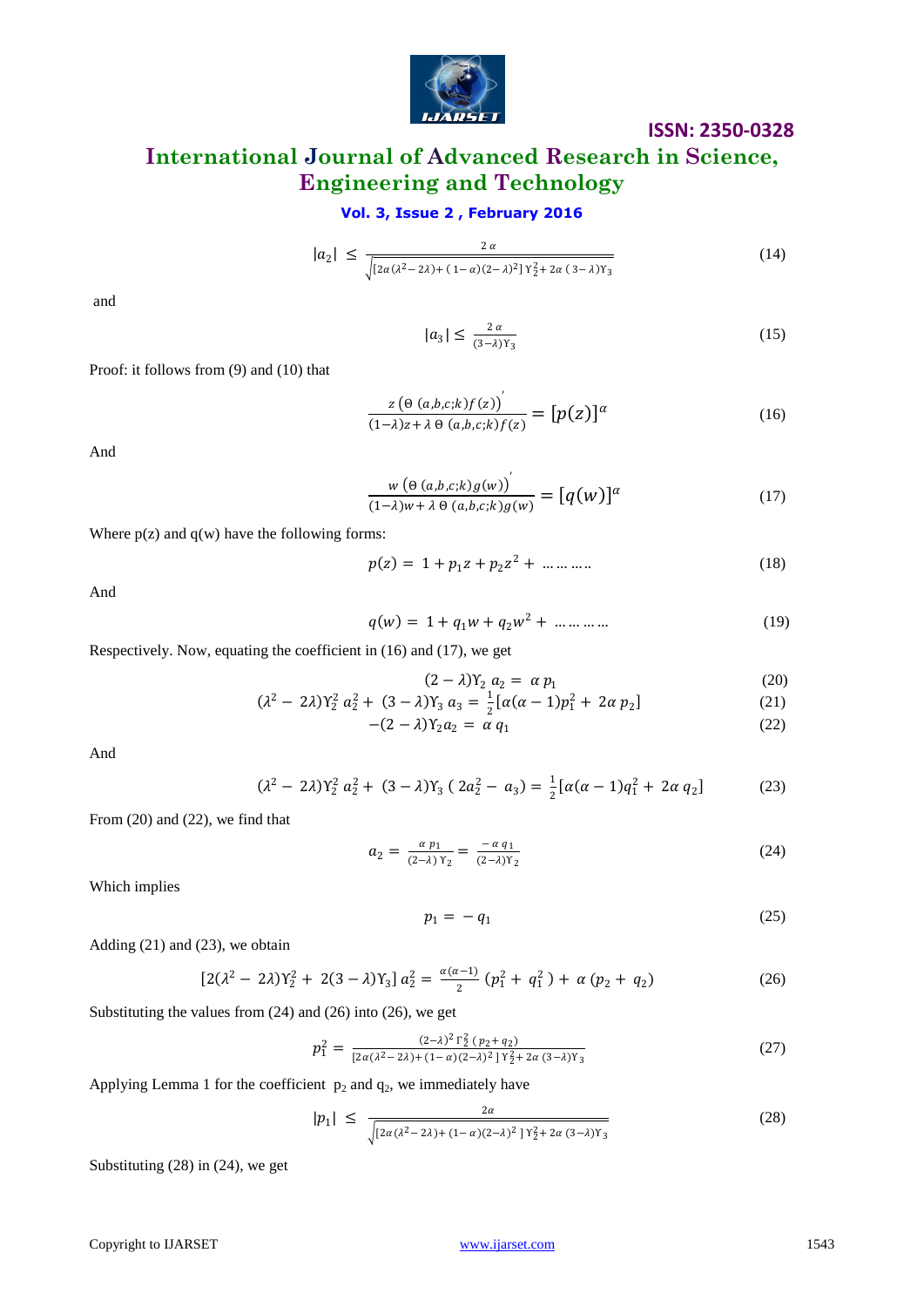

## **International Journal of Advanced Research in Science, Engineering and Technology**

#### **Vol. 3, Issue 2 , February 2016**

$$
|a_2| \leq \frac{2\alpha}{\sqrt{[2\alpha(\lambda^2 - 2\lambda) + (1 - \alpha)(2 - \lambda)^2] \gamma_2^2 + 2\alpha (3 - \lambda)\gamma_3}}
$$

This gives the bound on  $|a_2|$  as asserted in (14). Next, in order to find that bound on  $|a_3|$ , by subtracting (23) fro (21), we get

$$
2(3 - \lambda)Y_3 a_3 - 2(3 - \lambda)Y_3 a_2^2 = \alpha (p_2 - q_2) + \frac{\alpha(\alpha - 1)}{2} (p_1^2 - q_1^2) \tag{29}
$$

It follows from  $(24)$ ,  $(25)$  and  $(29)$  that

$$
2(3-\lambda)Y_3a_3 = \left[\frac{2(3-\lambda)\alpha^2Y_3}{[2\alpha(\lambda^2-2\lambda)+(1-\alpha)(2-\lambda)^2]Y_2^2+2\alpha(3-\lambda)Y_3} + \alpha\right]p_2 + \left[\frac{2(3-\lambda)\alpha^2Y_3}{[2\alpha(\lambda^2-2\lambda)+(1-\alpha)(2-\lambda)^2]Y_2^2+2\alpha(3-\lambda)Y_3} - \alpha\right]q_2
$$

Applying lemma 1 once again for the coefficient  $p_2$  and  $q_2$ , we readily get

$$
|a_3|\leq \tfrac{2\,\alpha}{(3-\lambda)Y_3}
$$

This completes the proof of the theorem.

 $\Box$ 

Putting  $\lambda = 0$  in theorem 1, we have the following Corollary.

**Corollary 1:-** Let the function f (z) defined by (1) be in the class  $M_A$  (a, b, c, k;  $\alpha$ ) ( $0 \le \alpha \le 1$ ), then

$$
|a_2| \leq \alpha \sqrt{\frac{2}{2(1-\alpha)Y_2^2 + 3\alpha Y_3}}
$$

And

$$
|a_3| \leq \frac{2\alpha}{3\,\Upsilon_3}
$$

Putting  $\lambda = 0$ , a=c and b =1 in Theorem 1, we have the following Corollary

**Corollary 2:-** Let the function f (z) defined by (1) be in the class  $M_A$  (a, k;  $\alpha$ ) ( $0 \le \alpha \le 1$ ), then

$$
|a_2| \leq \alpha \sqrt{\frac{2}{2+\alpha}}
$$

And

$$
|a_3| \leq \frac{2\alpha}{3}
$$

The bound on  $|a_3|$  in Corollary 2 provides improvement over the result of Srivastava et. Al. [3].

Putting  $\lambda = 1$  in Theorem 1, we have the following Corollary

**Corollary 3:-** Let the function f (z) defined by (1) be in the class  $M_A$  (a, b, c, k;  $\alpha$ , 1) ( $0 \le \alpha \le 1$ ), then

$$
|a_2| \leq \alpha \sqrt{\frac{2}{(1-3\alpha)Y_2^2 + 4\alpha Y_3}}
$$

And

$$
|a_3|\leq \tfrac{\alpha}{\gamma_3}
$$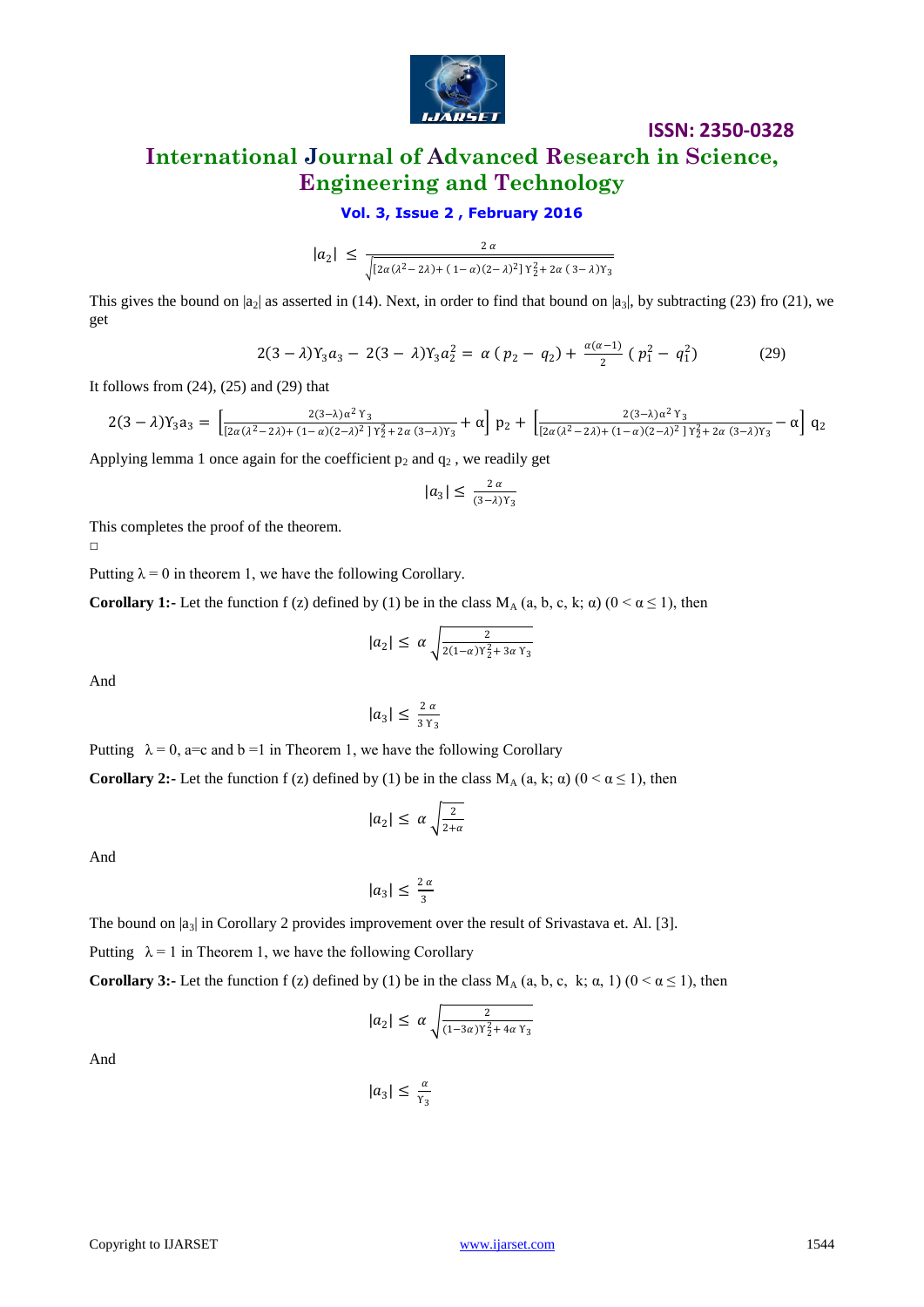

# **International Journal of Advanced Research in Science, Engineering and Technology**

#### **Vol. 3, Issue 2 , February 2016**

#### **III** Coefficient Estimate for the Function class  $N_A$  (a, b, c, k; β, λ)

**Theorem 2:-** Let the function f(z) defined by (1) be in the class N<sub>A</sub> (a, b, c, k;  $\beta$ ,  $\lambda$ ) for  $0 \le \beta < 1$ ;  $0 \le \lambda \le 1$ , then

$$
|a_2| \le \sqrt{\frac{2(1-\beta)}{(\lambda^2 - 2\lambda)Y_2^2 + (3-\lambda)Y_3}}
$$
(30)

and

$$
|a_3| \le \frac{2(1-\beta)}{(3-\lambda)\gamma_3} \tag{31}
$$

Proof: it follows from (12) and (13) that

$$
\frac{z(\Theta(a,b,c;k)f(z))}{(1-\lambda)z+\lambda \Theta(a,b,c;k)f(z)} = \beta + (1-\beta)p(z)
$$
\n(32)

And

$$
\frac{w\left(\Theta\left(a,b,c;k\right)g(w)\right)^{'}}{(1-\lambda)w+\lambda\Theta\left(a,b,c;k\right)g(w)}=\beta+(1-\beta)q(w)\tag{33}
$$

Where  $p(z)$  and  $q(w)$  have the forms (18) and (19) respectively. Equating the coefficient in (32) and (33), we get

$$
(2 - \lambda)Y_2 a_2 = (1 - \beta) p_1
$$
 (34)  
21)Y<sup>2</sup> a<sup>2</sup> + (2 - 1)Y\_2 a\_2 = (1 - \beta) p\_1 (34)

$$
(\lambda^2 - 2\lambda)Y_2^2 a_2^2 + (3 - \lambda)Y_3 a_3 = (1 - \beta) p_2
$$
\n(35)

$$
-(2 - \lambda)Y_2 a_2 = (1 - \beta) q_1 \tag{36}
$$

And

$$
(\lambda^2 - 2\lambda)Y_2^2 a_2^2 + (3 - \lambda)Y_3 (2a_2^2 - a_3) = (1 - \beta) q_2
$$
 (37)

From (34) and (36), we find that

$$
a_2 = \frac{(1-\beta) p_1}{(2-\lambda) Y_2} = \frac{-(1-\beta) q_1}{(2-\lambda) Y_2} \tag{38}
$$

Which implies

$$
p_1 = -q_1 \tag{39}
$$

From (35) and (37), we obtain

$$
[2(\lambda^2 - 2\lambda)Y_2^2 + 2(3 - \lambda)Y_3] a_2^2 = (1 - \beta)(p_2 + q_2)
$$
\n(40)

Also by using (38) and (40), we get

$$
p_1^2 = \frac{(2-\lambda)^2 \Gamma_2^2 (p_2 + q_2)}{[(\lambda^2 - 2\lambda)^2 \ Y_2^2 + 2\alpha (3-\lambda)Y_3](1-\beta)}
$$
(41)

Applying Lemma 1 in (41) appropriately, we get

$$
|p_1| \le (2 - \lambda) \, Y_2 \sqrt{\frac{2}{[(\lambda^2 - 2\lambda)^2 \, Y_2^2 + 2\alpha \, (3 - \lambda) Y_3](1 - \beta)}}
$$
(42)

Again by applying lemma 1 to (38) and using (42), we immediately find that

$$
|a_2| \leq \sqrt{\frac{2(1-\beta)}{(\lambda^2 - 2\lambda)^2 \ Y_2^2 + 2\alpha (3-\lambda)Y_3}}
$$

This gives the bound on  $|a_2|$  as asserted in (30). Next, in order to find that bound on  $|a_3|$ , by subtracting (37) fro (35), we get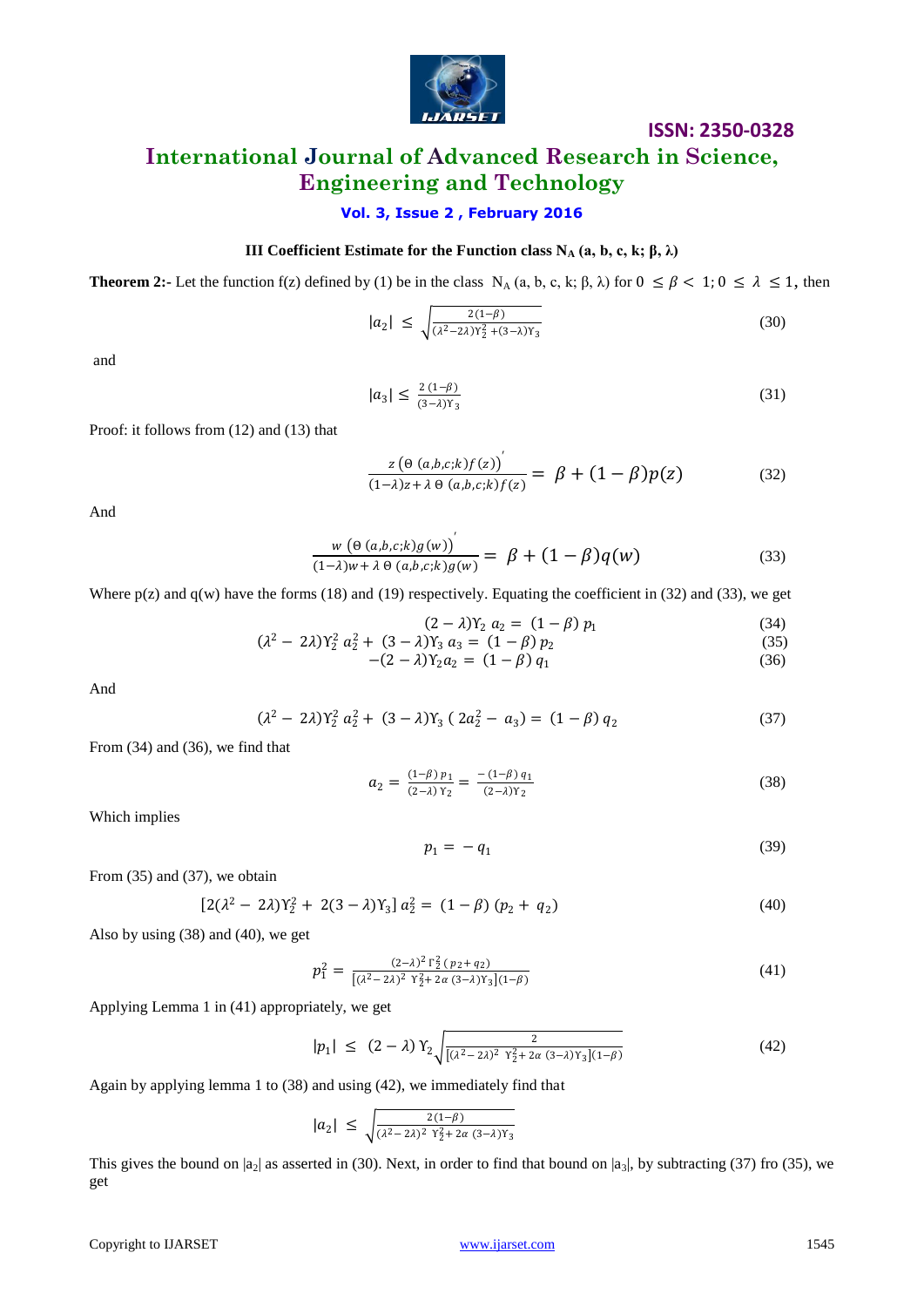

## **International Journal of Advanced Research in Science, Engineering and Technology**

#### **Vol. 3, Issue 2 , February 2016**

$$
2(3 - \lambda)Y_3 a_3 - 2(3 - \lambda)Y_3 a_2^2 = (1 - \beta)(p_2 - q_2)
$$

(43)

It follows from (40) and (43) that

$$
2(3-\lambda)Y_3a_3 = \left[\frac{2(3-\lambda)Y_3(1-\beta)}{(\lambda^2-2\lambda)Y_2^2+(3-\lambda)Y_3}\right]p_2 + \left[\frac{(\lambda^2-2\lambda)Y_2^2(1-\beta)}{(\lambda^2-2\lambda)Y_2^2+(3-\lambda)Y_3}\right]q_2
$$

Applying lemma 1 once again for the coefficient  $p_2$  and  $q_2$ , we readily get

$$
|a_3|\leq \tfrac{2\,(1-\beta)}{(3-\lambda)\Upsilon_3}
$$

This completes the proof of the theorem.

 $\Box$ 

Putting  $\lambda = 0$  in theorem 2, we have the following Corollary.

**Corollary 4:-** Let the function f (z) defined by (1) be in the class N<sub>A</sub> (a, b, c, k;  $\beta$ ) ( $0 \le \beta < 1$ ), then

$$
|a_2| \leq \alpha \sqrt{\frac{2(1-\beta)}{3\,\gamma_3}}
$$

And

$$
|a_3| \leq \frac{2(1-\beta)}{3\,\gamma_3}
$$

Putting  $\lambda = 0$ , a=c and b =1 in Theorem 2, we have the following Corollary

**Corollary 5:-** Let the function f (z) defined by (1) be in the class N<sub>A</sub> (a, k;  $\beta$ ) ( $0 \le \beta < 1$ ), then

$$
|a_2| \leq \alpha \sqrt{\frac{2(1-\beta)}{2\gamma_3 - \gamma_2^2}}
$$

And

$$
|a_3|\leq \tfrac{(1-\beta)}{\gamma_3}
$$

The bound on  $|a_3|$  in Corollary 5 provides improvement over the result of Srivastava et. Al. [3].

#### **REFERENCES**

- [1] B.A. Frasin and M.K. Aouf, " New subclasses of bi-univalent functions" Appl. Math. Lr., Vol. 24, pp 1569-1573, 2011.
- [2] Ch. Pommerenke, "Univalent Functions", Vanderhoeck and Ruprecht, Gottengen. 1975.
- [3] H. M. Srivastava, G. Murugusundaramoorthy and N. Magesh, "On certain subclasses of bi-univalent functions associated with hohlov operator" Global J. Math. Anal., Vol. 1, No. 2, pp. 67-73, 2013.
- [4] M.Lewin, "On a coefficient problem for bi-univalent functions" Proc. Amer. Math. Soc., Vol. 18, pp 63-68, 1967.
- [5] R.M. Ali, S.K. Lee, V. Ravichandran and S. Supramanian, "Coefficient estimate for bi-univalent Ma- Minda starlike and convex functions" Appl. Math. Lett., Vol. 25, No. 3, pp 344-351, 2012.
- [6] S. Porwal and M. Darus " On a new subclass of bi-univalent fnctions" J. Egyptian Math. Soc., Vol.21, pp 190-193, 2013.

#### **AUTHOR'S BIOGRAPHY**



Dinesh Mittal he is working as a Assist. Prof at Bhag Singh Khalsa College for women, Abohar, India. He received his M.Sc. degree in Mathematics from Panjab University Campus, Chandigarh in 2007, cleared CSIR-UGC in June 2008. Author is doing Ph.D. in the field of "Special Function".